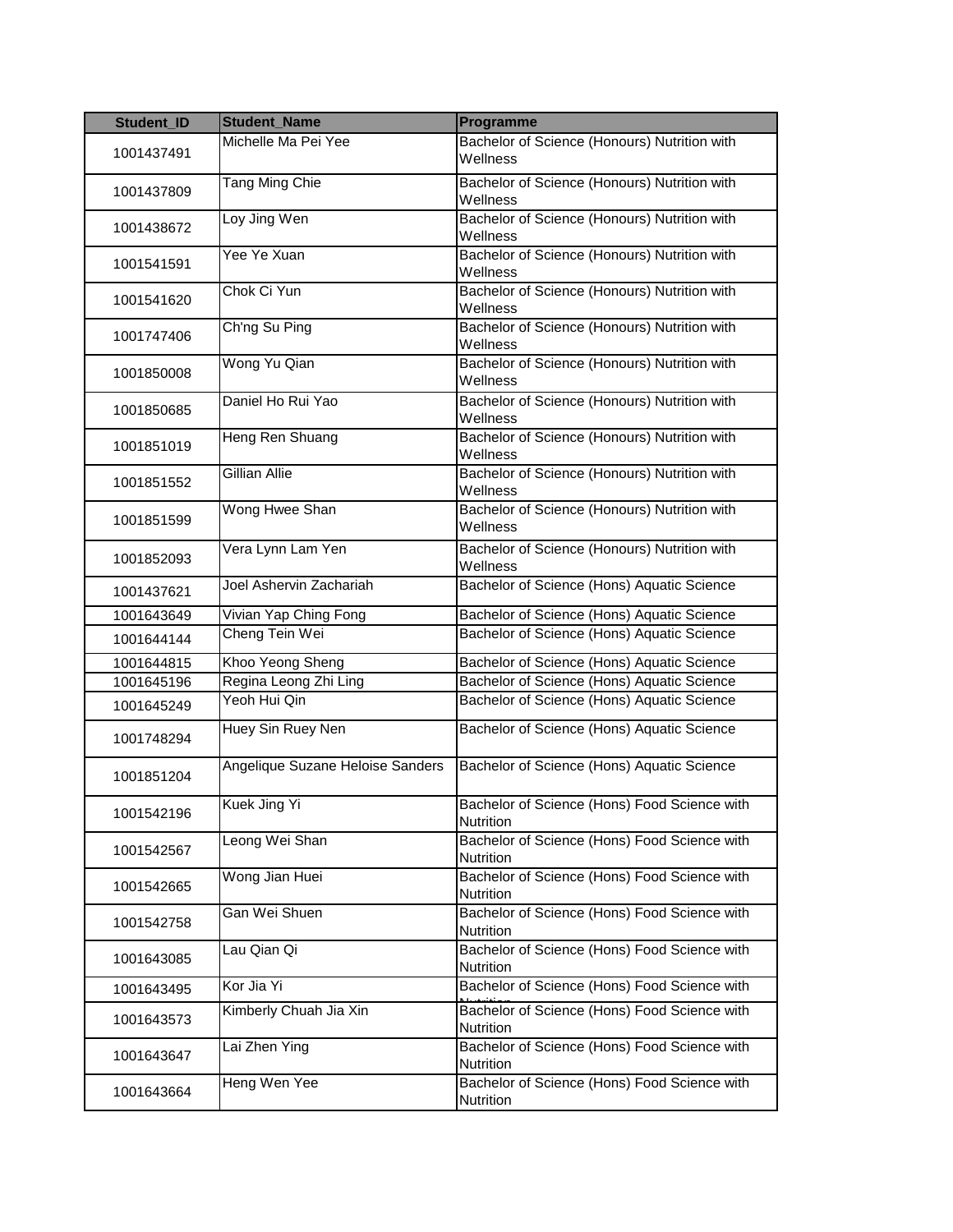| 1001643665 | Ng Aiyuan                                   | Bachelor of Science (Hons) Food Science with<br><b>Nutrition</b> |
|------------|---------------------------------------------|------------------------------------------------------------------|
| 1001643671 | Kong lanne                                  | Bachelor of Science (Hons) Food Science with<br>Nutrition        |
| 1001643793 | Ng Tiam Lai                                 | Bachelor of Science (Hons) Food Science with<br><b>Nutrition</b> |
| 1001643806 | S. Navin A/L Sivanasvaran                   | Bachelor of Science (Hons) Food Science with                     |
| 1001644203 | Ang Wee Jing                                | Bachelor of Science (Hons) Food Science with<br><b>Nutrition</b> |
| 1001644575 | Nor Azliana Binti Abdullah Mohamed<br>Azlan | Bachelor of Science (Hons) Food Science with<br><b>Nutrition</b> |
| 1001644708 | Lim Sze Thong                               | Bachelor of Science (Hons) Food Science with<br>Nutrition        |
| 1001645083 | Lim Lay Im                                  | Bachelor of Science (Hons) Food Science with                     |
| 1001645396 | Phua Tien Lin                               | Bachelor of Science (Hons) Food Science with<br><b>Nutrition</b> |
| 1001645544 | Mhoneswari A/P Gopinathan                   | Bachelor of Science (Hons) Food Science with<br><b>Nutrition</b> |
| 1001645580 | Tey Pay Shi                                 | Bachelor of Science (Hons) Food Science with<br><b>Nutrition</b> |
| 1001645888 | Chew Zhi Wei                                | Bachelor of Science (Hons) Food Science with<br>Nutrition        |
| 1001645986 | Chan Yuwen                                  | Bachelor of Science (Hons) Food Science with<br>Nutrition        |
| 1001646000 | Jesslyn Ong Yee Shuen                       | Bachelor of Science (Hons) Food Science with<br>Nutrition        |
| 1001646089 | Aisyah Binti Abdullah                       | Bachelor of Science (Hons) Food Science with                     |
| 1001746401 | Teoh Swee Yong                              | Bachelor of Science (Hons) Food Science with<br><b>Nutrition</b> |
| 1001746402 | Ng Xinle                                    | Bachelor of Science (Hons) Food Science with<br><b>Nutrition</b> |
| 1001746499 | Ng Sze Yuen                                 | Bachelor of Science (Hons) Food Science with<br>Nutrition        |
| 1001746558 | Chua Yee Xin                                | Bachelor of Science (Hons) Food Science with                     |
| 1001746659 | Khow Yen Lin                                | Bachelor of Science (Hons) Food Science with<br><b>Nutrition</b> |
| 1001746862 | Chong Yoon Kang                             | Bachelor of Science (Hons) Food Science with<br><b>Nutrition</b> |
| 1001747423 | Teo Zhi Ying                                | Bachelor of Science (Hons) Food Science with<br><b>Nutrition</b> |
| 1001747725 | Amelia Loo Min Chi                          | Bachelor of Science (Hons) Food Science with<br><b>Nutrition</b> |
| 1001747824 | Elaine                                      | Bachelor of Science (Hons) Food Science with<br><b>Nutrition</b> |
| 1001747980 | Liow Chun An                                | Bachelor of Science (Hons) Food Science with<br><b>Nutrition</b> |
| 1001748223 | Hong Yi Le                                  | Bachelor of Science (Hons) Food Science with                     |
| 1001748234 | Tan Qiao Yan                                | Bachelor of Science (Hons) Food Science with                     |
| 1001748271 | Chan Shu Qin                                | Bachelor of Science (Hons) Food Science with                     |
| 1001748440 | Tan Chia Yee                                | Bachelor of Science (Hons) Food Science with<br>Nutrition        |